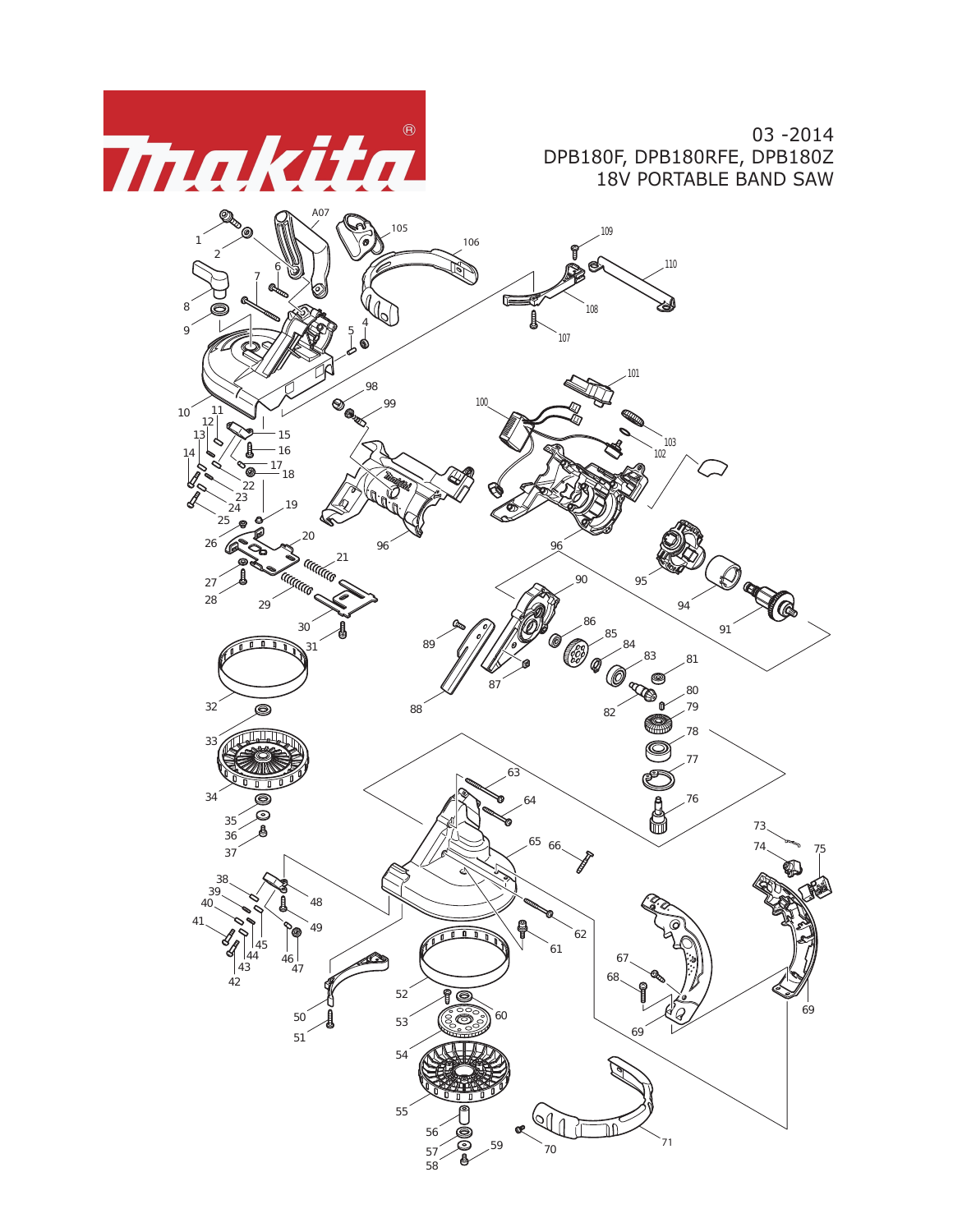| 922456-6<br>001<br>HEX. SOCKET HEAD BOLT M8X35<br>002<br><b>FLAT WASHER 8</b><br>941202-8<br>004<br>143517-1<br>* BLADE GUIDE COMPLETE<br>2<br>$\overline{2}$<br>005<br>268225-4<br>$*$ PIN 5 | $\overline{2}$<br>1<br>1<br>1<br>$\overline{2}$ | PC.<br>PC.<br>PC. |
|-----------------------------------------------------------------------------------------------------------------------------------------------------------------------------------------------|-------------------------------------------------|-------------------|
|                                                                                                                                                                                               |                                                 |                   |
|                                                                                                                                                                                               |                                                 |                   |
|                                                                                                                                                                                               |                                                 |                   |
|                                                                                                                                                                                               |                                                 | PC.               |
| 006<br>265999-8<br><b>TAPPING SCREW 4X25</b>                                                                                                                                                  |                                                 | PC.               |
| 007<br>266147-2<br><b>TAPPING SCREW 4X55</b>                                                                                                                                                  | $\overline{2}$                                  | PC.               |
| 008<br>272223-2<br>LEVER 60                                                                                                                                                                   | 1                                               | PC.               |
| 009<br>267041-1<br><b>FLAT WASHER 20</b>                                                                                                                                                      | 1                                               | PC.               |
| 158703-1<br>010<br>FRONT WHEEL COVER COMPLETE                                                                                                                                                 | 1                                               | PC.               |
| INC. 816212-3<br>INDICATIONAL LABEL                                                                                                                                                           | 1                                               | PC.               |
| 210033-9<br><b>BALL BEARING 696ZZ</b><br>011                                                                                                                                                  | 1                                               | PC.               |
| 012<br>941152-7<br><b>FLAT WASHER 6</b>                                                                                                                                                       | 1                                               | PC.               |
| 013<br>210033-9<br><b>BALL BEARING 696ZZ</b>                                                                                                                                                  | 1                                               | PC.               |
| 014<br>251337-0<br>+ PAN HEAD SCREW M5                                                                                                                                                        | 1                                               | PC.               |
| 015<br><b>UPPER HOLDER</b><br>317824-0                                                                                                                                                        | 1                                               | PC.               |
| 016<br><b>TAPPING SCREW CT 4X16</b><br>266034-5                                                                                                                                               | $\overline{2}$                                  | PC.               |
| 017<br>256033-5<br>PIN <sub>6</sub>                                                                                                                                                           | 1                                               | PC.               |
| 018<br>210033-9<br><b>BALL BEARING 696ZZ</b>                                                                                                                                                  | 1                                               | PC.               |
| 019<br>343494-9<br>SLEEVE 5                                                                                                                                                                   | 1                                               | PC.               |
| 020<br>163276-1<br><b>SLIDE PLATE</b>                                                                                                                                                         | 1                                               | PC.               |
| 021<br>231449-5<br><b>COMPRESSION SPRING 11</b>                                                                                                                                               | 1                                               | PC.               |
| 022<br>210033-9<br><b>BALL BEARING 696ZZ</b>                                                                                                                                                  | 1                                               | PC.               |
| 023<br>941152-7<br><b>FLAT WASHER 6</b>                                                                                                                                                       | 1                                               | PC.               |
| 024<br>210033-9<br><b>BALL BEARING 696ZZ</b>                                                                                                                                                  | 1                                               | PC.               |
| 025<br>251337-0<br>+ PAN HEAD SCREW M5                                                                                                                                                        | 1                                               | PC.               |
| 026<br>343494-9<br>SLEEVE 5                                                                                                                                                                   | 3                                               | PC.               |
| <b>FLAT WASHER 4</b><br>027<br>941051-3                                                                                                                                                       | 3                                               | PC.               |
| 028<br>TAPPING SCREW CT 4X16<br>266034-5                                                                                                                                                      | 3                                               | PC.               |
| 029<br>231449-5<br><b>COMPRESSION SPRING 11</b>                                                                                                                                               | 1                                               | PC.               |
| 030<br>343489-2<br><b>TENSION PLATE</b>                                                                                                                                                       | 1                                               | PC.               |
| PAN HEAD SCREW M5X16<br>031<br>911221-8                                                                                                                                                       | 1                                               | PC.               |
| 032<br>421333-4<br><b>RUBBER TIRE</b>                                                                                                                                                         | 1                                               | PC.               |
| 033<br>253749-3<br><b>FLAT WASHER 16</b>                                                                                                                                                      | 1                                               | PC.               |
| 034<br>140B58-0<br>WHEEL COMPLETE<br>2                                                                                                                                                        | 1                                               | PC.               |
| FLAT WASHER 16<br>035<br>253749-3                                                                                                                                                             | 1                                               | PC.               |
| 036<br>253010-8<br>FLAT WASHER 6                                                                                                                                                              | 1                                               | PC.               |
| 037<br>922312-0<br>HEX. SOCKET HEAD BOLT M6X12                                                                                                                                                | 1                                               | PC.               |
| 038<br>210033-9<br><b>BALL BEARING 696ZZ</b>                                                                                                                                                  | 1                                               | PC.               |
| 039<br>FLAT WASHER 6<br>941152-7                                                                                                                                                              | 1                                               | PC.               |
| 040<br><b>BALL BEARING 696ZZ</b><br>210033-9                                                                                                                                                  | 1                                               | PC.               |
| 251337-0<br>+ PAN HEAD SCREW M5<br>041                                                                                                                                                        | 1                                               | PC.               |
| 042<br>251337-0<br>+ PAN HEAD SCREW M5                                                                                                                                                        | 1                                               | PC.               |
| 043<br><b>BALL BEARING 696ZZ</b><br>210033-9                                                                                                                                                  | 1                                               | PC.               |
| 044<br><b>FLAT WASHER 6</b><br>941152-7                                                                                                                                                       | 1                                               | PC.               |
| 045<br><b>BALL BEARING 696ZZ</b><br>210033-9                                                                                                                                                  | 1                                               | PC.               |
| 046<br>PIN <sub>6</sub><br>256033-5                                                                                                                                                           | 1                                               | PC.               |
| 047<br>210033-9<br><b>BALL BEARING 696ZZ</b>                                                                                                                                                  | 1                                               | PC.               |
| 048<br>317823-2<br>LOWER HOLDER                                                                                                                                                               | 1                                               | PC.               |
| 049<br><b>TAPPING SCREW CT 4X16</b><br>266034-5                                                                                                                                               | $\overline{c}$                                  | PC.               |
| 050<br>418784-0<br><b>SAW GUARD HOLDER</b>                                                                                                                                                    | 1                                               | PC.               |
| 051<br>266042-6<br>TAPPING SCREW BIND CT 4X20                                                                                                                                                 | $\overline{2}$                                  | PC.               |
| <b>RUBBER TIRE</b><br>052<br>421333-4                                                                                                                                                         | 1                                               | PC.               |
| 266021-4<br><b>TAPPING SCREW 5X20</b><br>053                                                                                                                                                  | 3                                               | PC.               |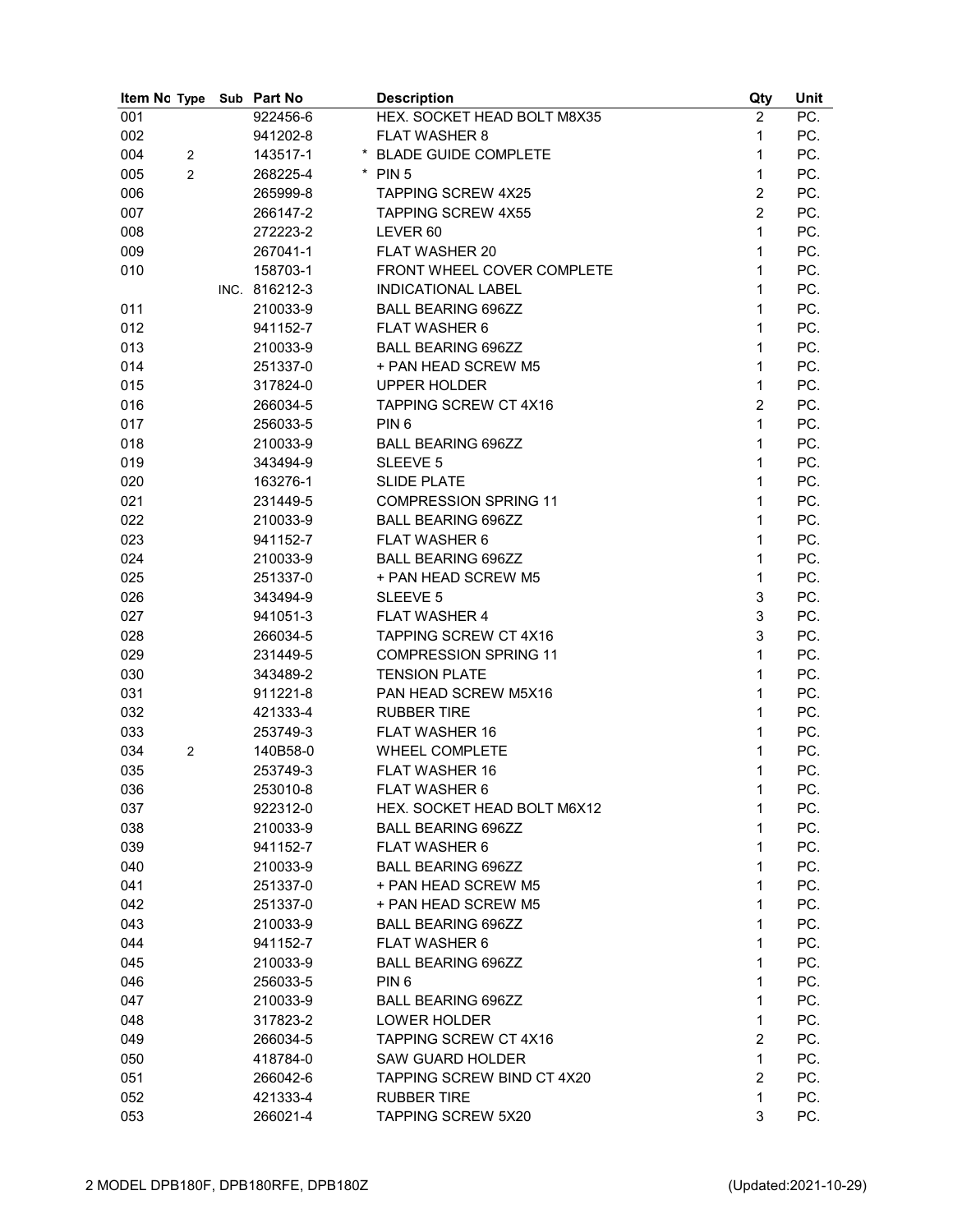| Item No Type          | Sub Part No | <b>Description</b>                       | Qty            | Unit       |
|-----------------------|-------------|------------------------------------------|----------------|------------|
| 054                   | 154949-7    | <b>GEAR COMPLETE</b>                     | 1              | PC.        |
| 055                   | 419506-1    | <b>WHEEL</b>                             | 1              | PC.        |
| 056                   | 324513-0    | <b>LOWER SHAFT</b>                       | $\mathbf{1}$   | PC.        |
| 057                   | 253749-3    | <b>FLAT WASHER 16</b>                    | 1              | PC.        |
| 058                   | 253010-8    | <b>FLAT WASHER 6</b>                     | 1              | PC.        |
| 059                   | 922312-0    | HEX. SOCKET HEAD BOLT M6X12              | 1              | PC.        |
| 060                   | 253749-3    | <b>FLAT WASHER 16</b>                    | 1              | PC.        |
| 061                   | 922323-5    | HEX.SOCKET HEAD BOLT M6X16               | 1              | PC.        |
| 062                   | 266203-8    | TAPPING SCREW BIND CT 4X40               | 1              | PC.        |
| 063                   | 266147-2    | <b>TAPPING SCREW 4X55</b>                | $\overline{2}$ | PC.        |
| 064                   | 266048-4    | <b>TAPPING SCREW 4X40</b>                | $\overline{2}$ | PC.        |
| 065                   | 317947-4    | <b>REAR WHEEL COVER</b>                  | $\mathbf{1}$   | PC.        |
| 066                   | 265995-6    | TAPPING SCREW 4X18                       | 8              | PC.        |
| 067                   | 265995-6    | TAPPING SCREW 4X18                       | $\overline{c}$ | PC.        |
| 068                   | 911243-8    | PAN HEAD SCREW M5X25                     | $\overline{2}$ | PC.        |
| 069                   | 188108-1    | <b>HANDLE SET</b>                        | $\mathbf{1}$   | <b>SET</b> |
| 070                   | 911213-7    | PAN HEAD SCREW M5X12                     | $\overline{4}$ | PC.        |
|                       |             |                                          | 1              | PC.        |
| 071                   | 168412-4    | <b>REAR BUMPER</b>                       |                |            |
| 073                   | 232201-4    | <b>LEAF SPRING</b>                       | $\mathbf{1}$   | PC.        |
| 074                   | 419504-5    | <b>LOCK OFF BUTTON</b>                   | $\mathbf{1}$   | PC.        |
| 075                   | 650229-4    | SWITCH SGE120C-3                         | 1              | PC.        |
| 076                   | 227170-2    | SPUR GEAR 12                             | 1              | PC.        |
| 077                   | 962203-3    | <b>RETAINING RING R-47</b>               | 1              | PC.        |
| 078                   | 211306-3    | <b>BALL BEARING 6204LLB</b>              | 1              | PC.        |
| 079                   | 227470-0    | SPIRAL BEVEL GEAR 29                     | 1              | PC.        |
| 080                   | 254202-2    | KEY <sub>4</sub>                         | 1              | PC.        |
| 081                   | 210029-0    | <b>BALL BEARING 608ZZ</b>                | 1              | PC.        |
| 082                   | 227481-5    | SPIRAL BEVEL GEAR 11                     | 1              | PC.        |
| 083<br>$\overline{2}$ | 211487-3    | BALL BEARING 6202DDW                     | 1              | PC.        |
| 084                   | 961055-9    | <b>RETAINING RING S-15</b>               | 1              | PC.        |
| 085                   | 226626-2    | <b>HELICAL GEAR 45</b>                   | $\mathbf{1}$   | PC.        |
| 086                   | 210029-0    | <b>BALL BEARING 608ZZ</b>                | 1              | PC.        |
| 087                   | 252157-5    | <b>SQUARE NUT M6</b>                     | $\overline{c}$ | PC.        |
| 088                   | 345467-8    | <b>STOPPER PLATE</b>                     | 1              | PC.        |
| 089                   | 251981-3    | HEX. SOCKET HEAD BOLT M6X16              | $\overline{2}$ | PC.        |
| 090                   | 154475-6    | <b>GEAR HOUSING COMPLETE</b>             | $\mathbf 1$    | PC.        |
| 091                   | 619187-3    | <b>ARMATURE</b>                          | 1              | PC.        |
| 094                   | 638420-4    | YOKE UNIT                                | 1              | PC.        |
| 095                   | 638919-9    | <b>ENDBELL COMPLETE</b>                  | $\mathbf{1}$   | PC.        |
| 096                   | 187801-4    | <b>HOUSING SET</b>                       | 1              | <b>SET</b> |
| 098                   | 643929-3    | <b>BRUSH HOLDER CAP</b>                  | $\overline{c}$ | PC.        |
| 099                   | 195018-5    | CARBON BRUSH CB-430, 2PCS/SET, W/ ORIGIN | 1              | <b>SET</b> |
| 100                   | 632B83-0    | <b>CONTROLLER UNIT</b>                   | 1              | PC.        |
| 101                   | 644808-8    | <b>TERMINAL</b>                          | $\mathbf{1}$   | PC.        |
| 102                   | 213261-5    | O RING 17                                | $\mathbf{1}$   | PC.        |
| 103                   | 419505-3    | <b>DIAL</b>                              | 1              | PC.        |
| 104                   | 815T13-6    | NAME PLATE F/DPB180                      | $\mathbf{1}$   | PC.        |
|                       | 345614-1    | <b>HOOK</b>                              | 1              | PC.        |
| 105                   |             |                                          |                |            |
| 106                   | 168413-2    | <b>FRONT BUMPER</b>                      | $\mathbf{1}$   | PC.        |
| 107                   | 266042-6    | TAPPING SCREW BIND CT 4X20               | $\overline{2}$ | PC.        |
| 108                   | 418784-0    | <b>SAW GUARD HOLDER</b>                  | $\mathbf{1}$   | PC.        |
| 109                   | 266034-5    | TAPPING SCREW CT 4X16                    | 1              | PC.        |
| 110                   | 346669-9    | <b>SAW GUARD</b>                         | 1              | PC.        |